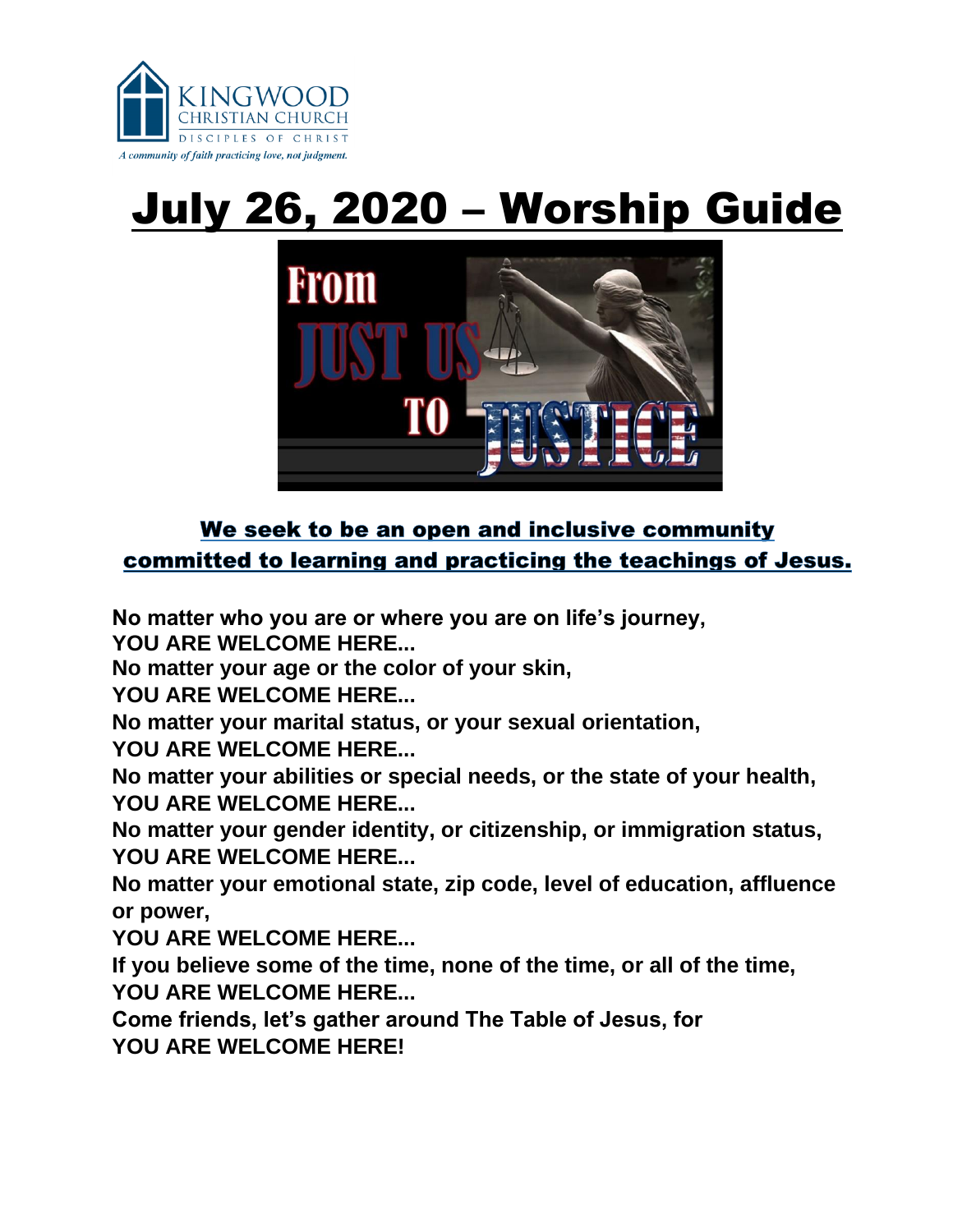

Good morning everyone. We are so glad you have chosen to join us today.

#### **Pre-Prelude - Chan Pollock**

Welcome - Rev. Dr. Chad Mattingly

# Hymns: Beautiful Things | Tell Your Heart to Beat Again, performed by **Austin Hunt, Caroline & Henry Beal**

#### **Beautiful Things**

All this pain; I wonder if I'll ever find my way. I wonder if my life could really change, at all. All this earth, Could all that is lost ever be found? Could a garden come out from this ground, at all? You make beautiful things, You make beautiful things out of the dust. You make beautiful things, You make beautiful things out of us. All around, Hope is springing up from this old ground, Out of chaos life is being found, in you. You make beautiful things, You make beautiful things out of the dust. You make beautiful things, You make beautiful things out of us. Oh, you make beautiful things, You make beautiful things out of the dust. You make beautiful things, You make beautiful things out of us. You make me new, You are making me new. You make me new, You are making me new. You make beautiful things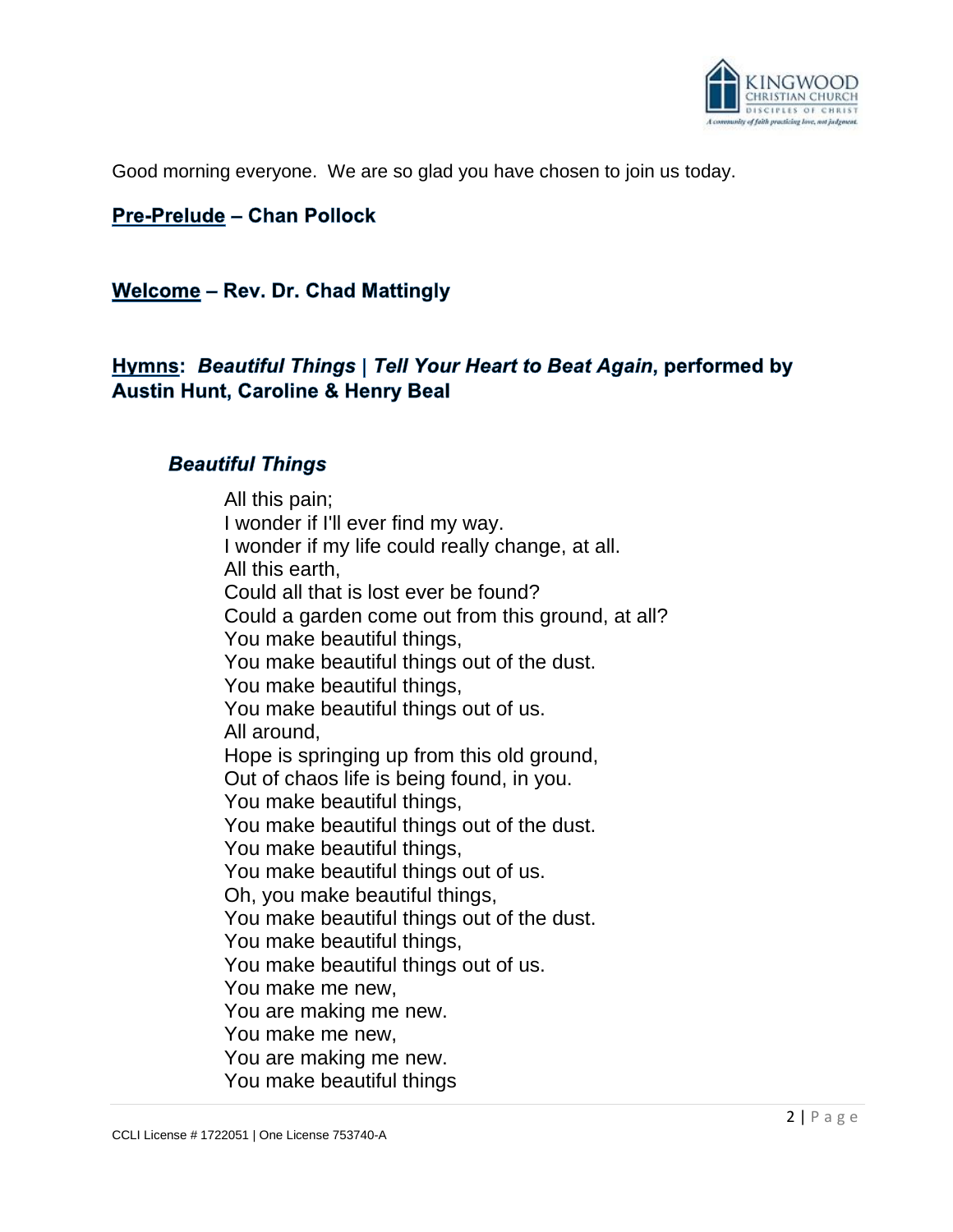

You make beautiful things out of the dust You make beautiful things You make beautiful things out of us Oh, you make beautiful things You make beautiful things out of the dust You make beautiful things You make beautiful things out of us

By: Lisa Gungor & Michael Gungor © 2009 worshiptogether.com songs CCLI License number 1722051

#### **Tell Your Heart to Love again**

You're shattered Like you've never been before. The life you knew In a thousand pieces on the floor.

Tell your heart to beat again, Close your eyes and breathe it in; Let the shadows fall away, Step into the light of grace. Yesterday's a closing door, You don't live there anymore. Say goodbye to where you've been And tell your heart to beat again.

Beginning; Just let that word wash over you. It's alright now, Love's healing hands have pulled you through. So get back up, take step one; Leave the darkness, feel the sun. 'Cause your story's far from over And your journey's just begun.

Tell your heart to beat again, Close your eyes and breathe it in; Let the shadows fall away,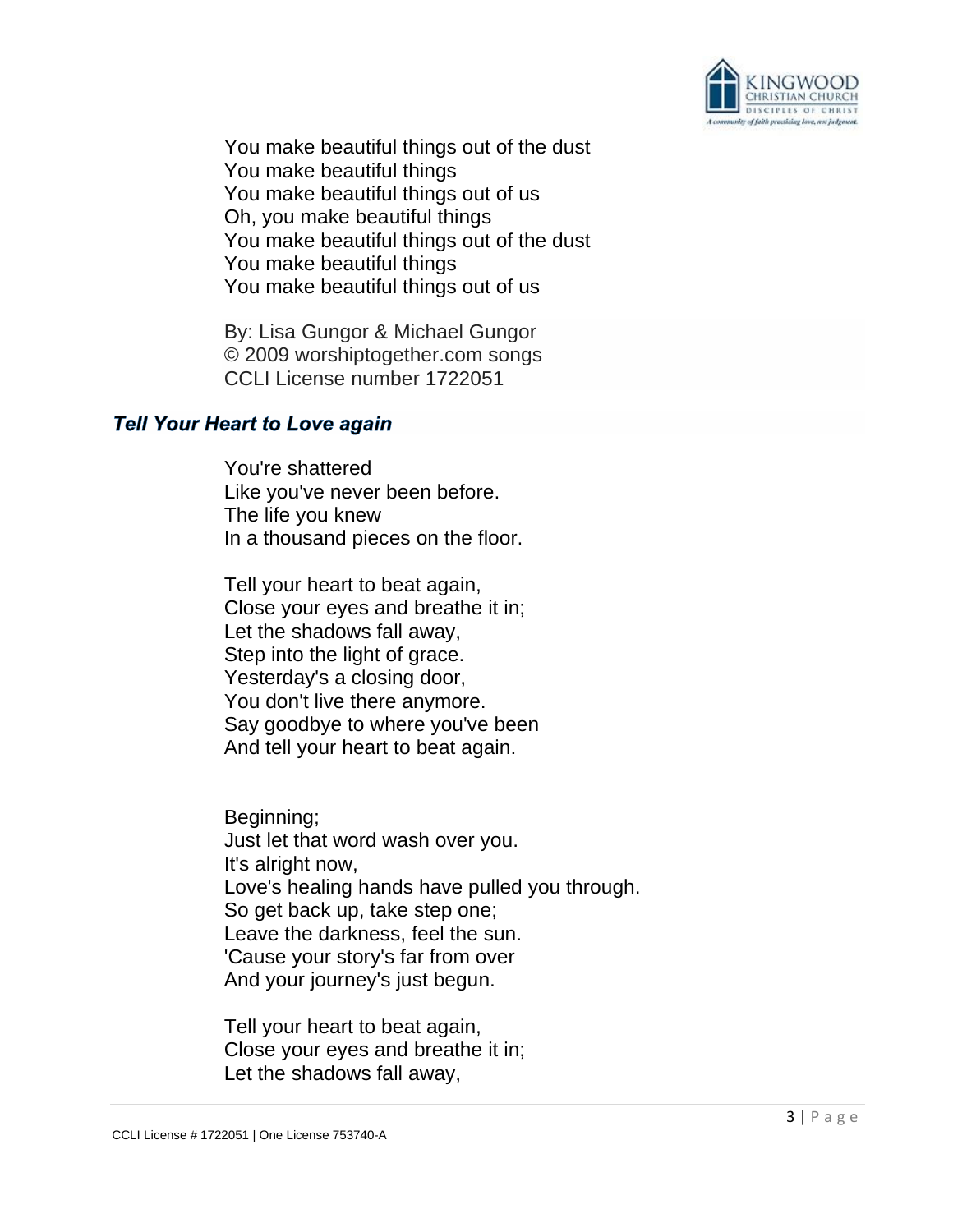

Step into the light of grace. Yesterday's a closing door, You don't live there anymore. Say goodbye to where you've been And tell your heart to beat again.

Let every heartbreak And every scar Be a picture that reminds you Who has carried you this far. 'Cause love sees farther than you ever could; In this moment heaven's working Everything for your good.

Tell your heart to beat again, Close your eyes and breathe it in; Let the shadows fall away, Step into the light of grace. Yesterday's a closing door, You don't live there anymore. Say goodbye to where you've been And tell your heart to beat again.

By: Matthew West / Bernie Herms / Randy Phillips © 2012 Awakening Media Group Songs of Southside Independent Music Publishing One77 Songs G650 Music Pure Note Music Songs of Universal, Inc. Remaining portion is unaffiliated CCLI License # 1722051

#### **Prayer - Rev. Dr. Chad Mattingly**

#### **Children's Moment - Gini Brown, Elder**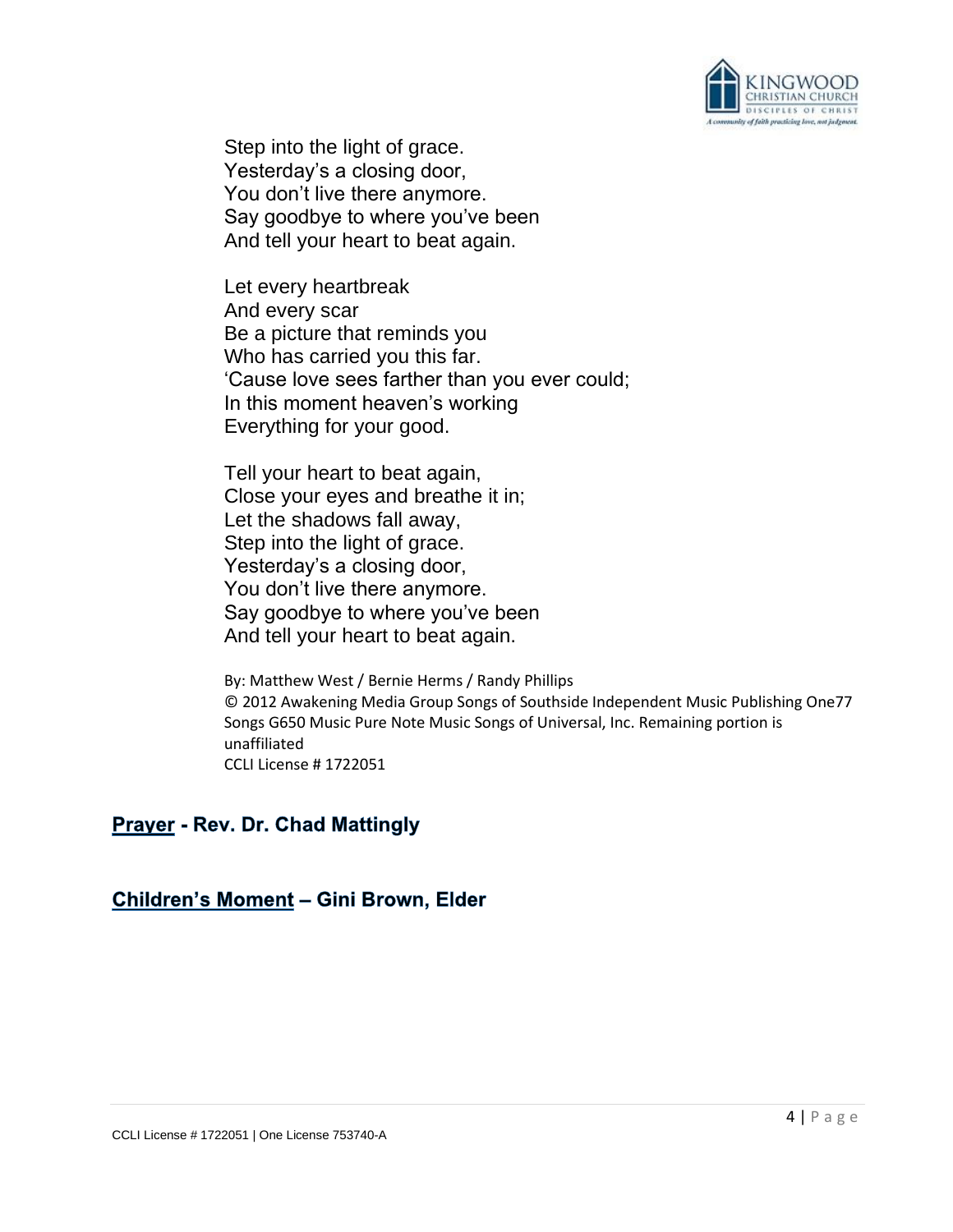

# Sermon - Rev. Dr. Chad Mattingly

This morning, we conclude our series called "From Just Us to Justice." A study based in the prophets of the Old Testament.

# **Ezekiel 36:23-28**

<sup>23</sup> I will show the holiness of my great name, which has been profaned among the nations, the name you have profaned among them. Then the nations will know that I am the Lord, declares the Sovereign Lord, when I am proved holy through you before their eyes.



<sup>24</sup> "'For I will take you out of the nations; I will gather you from all the countries and bring you

back into your own land. <sup>25</sup> I will sprinkle clean water on you, and you will be clean; I will cleanse you from all your impurities and from all your idols. <sup>26</sup> I will give you a new heart and put a new spirit in you; I will remove from you your heart of stone and give you a heart of flesh.  $27$  And I will put my Spirit in you and move you to follow my decrees and be careful to keep my laws. <sup>28</sup> Then you will live in the land I gave your ancestors; you will be my people, and I will be your God.

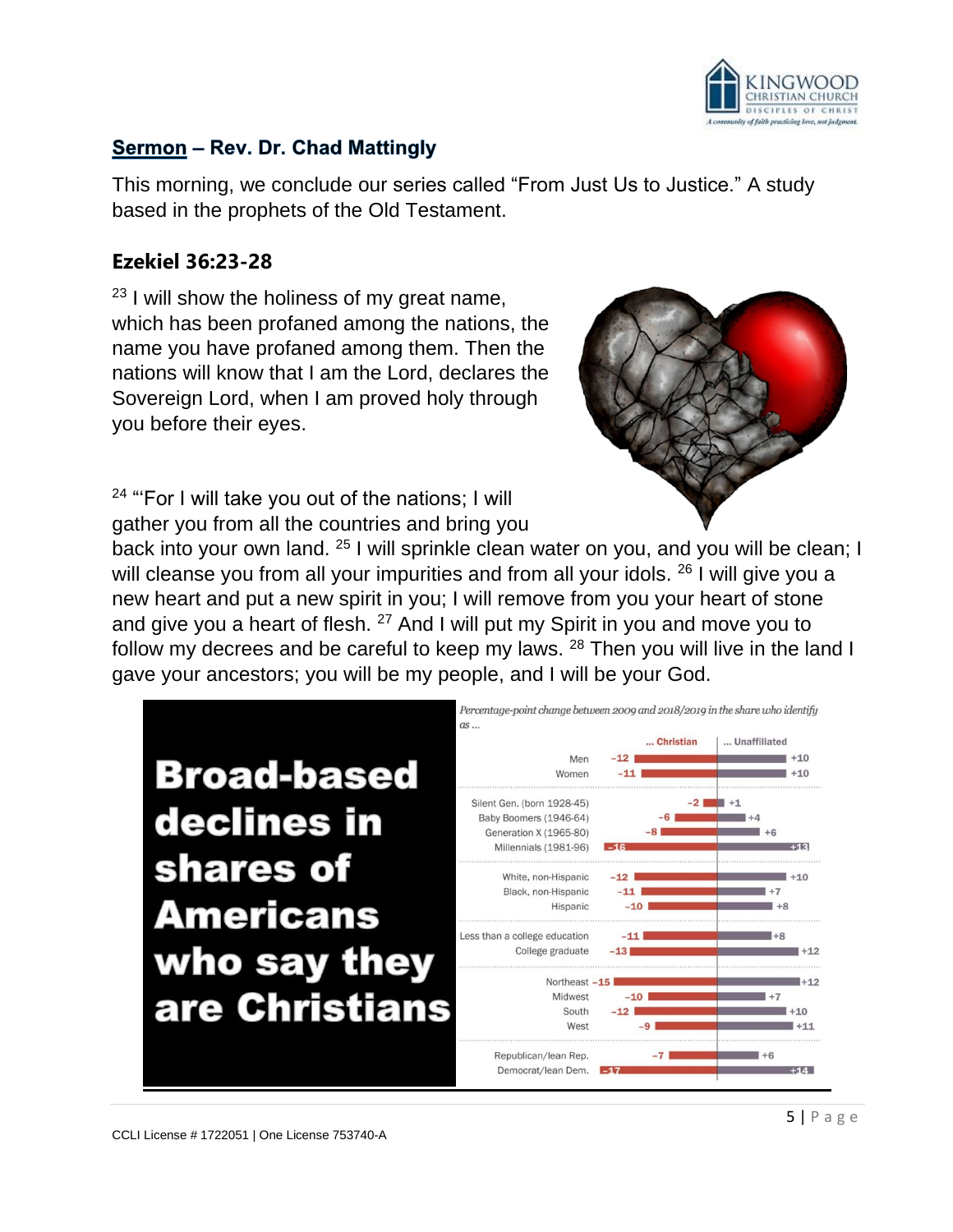

### **Communion - Rev. Margaret Maat**

*For I have received of the Lord what I have also handed on to you, that the Lord Jesus on the night when he was betrayed took a loaf of bread, and when he had given thanks, he broke it, and said, "This is my body that is for you. Do this in remembrance of me. In the same way he took the cup also after supper saying, "This cup is the new covenant in my blood. Do this, as often as you drink it, in remembrance of me. For as often as you eat this bread, and drink the cup, you proclaim the Lord's death until he comes. – I Corinthians 11:23-26 (NRSV)*

#### **Engage - Rev. Margaret Maat**

# Special Music - Over My Head, performed by Rev. Dr. Chad Mattingly & **Taylor Mattingly**

#### **Over My Head**

I have come to this place in my life I'm full but I've not satisfied This longing to have more of You And I can feel it my heart is convinced I'm thirsty my soul can't be quenched You already know this but still Come and do whatever You want to

I'm standing knee deep but I'm out where I've never been I feel You coming and I hear Your voice on the wind

Would you come and tear down the boxes that I have tried to put You in

Let love come teach me who You are again

Would you take me back to the place where my heart was only about You

And all I wanted was just to be with You Come and do whatever You want to

And further and further my heart moves away from the shore Whatever it looks like, whatever may come I am Yours And further and further my heart moves away from the shore Whatever it looks like, whatever may come I am Yours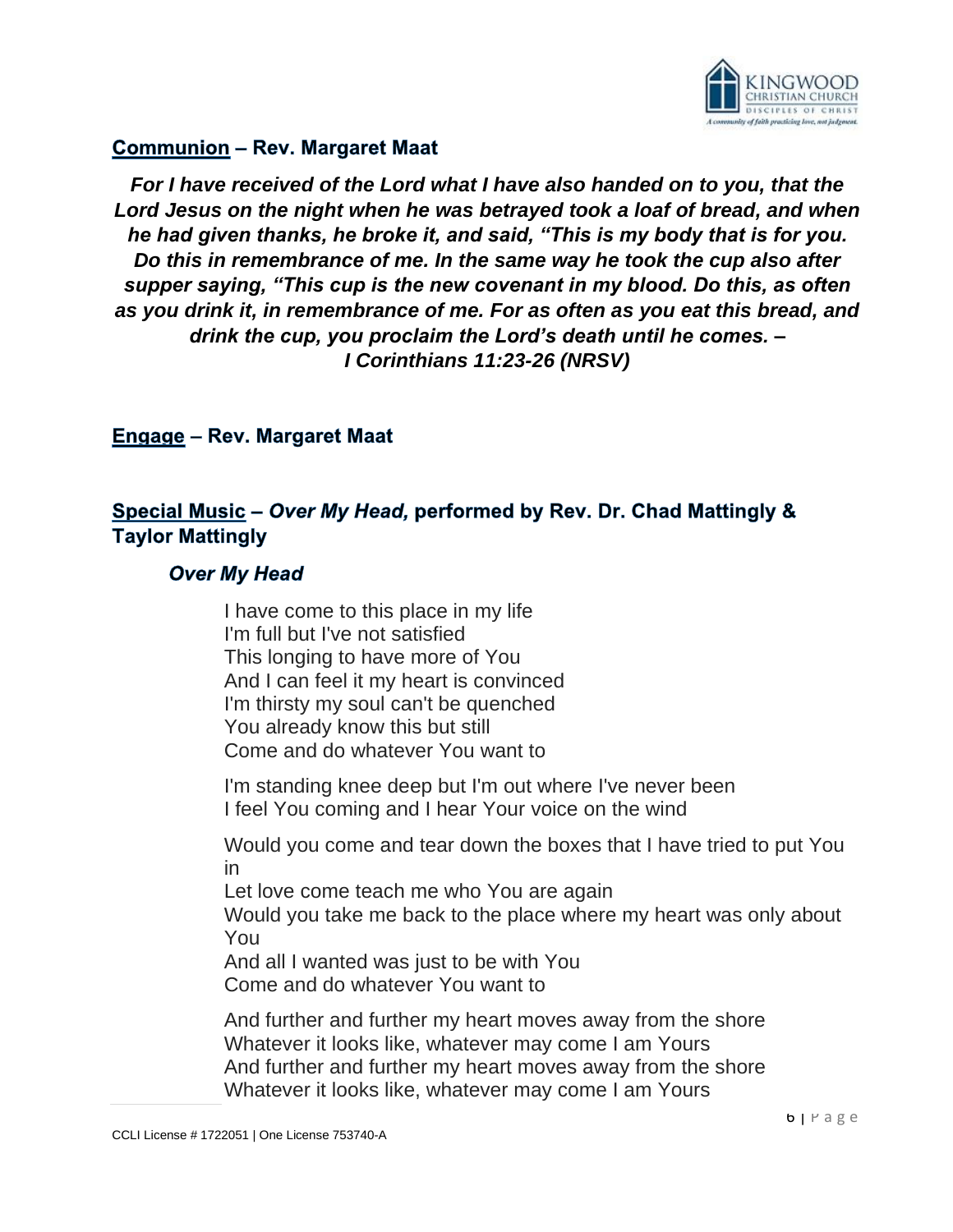

Then You crash over me and I've lost control but I'm free I'm going under, I'm in over my head And You crash over me, I'm where You want me to be I'm going under, I'm in over my head Whether I sink, whether I swim Oh it makes no difference when I'm beautifully in over my head And whether I sink, whether I swim It makes no difference when I'm beautifully in over my head I'm beautifully in over my head Beautifully in over my head

By: John-Paul Gentile / Jenn Louise Johnson © 2014 Bethel Music Publishing CCLI License # 1722051

# **Offertory - Wes Maat, Elder**

June 2020 YTD

Giving \$202,245. Expenses \$195,303.

Give easily and securely: Online: www.kwcc.org/givesecure | Text: KWCC to 73256

# Announcements - Rev. Dr. Chad Mattingly

- 1. School Supplies Collection KWCC is sponsoring Lisa Aguilar's classroom at Humble Elementary which is a Title 1 school. Please check your emails for more information.
- 2. First Fruits our monthly food drive to replenish area food banks. Drop off at the church entrance between 9am-3pm July 27th-31st or during Curbside Communion on August 2nd.
- 3. Feed My Lambs -will meet August 4th at 10:30am to deliver sack lunches to the residence of White Oaks Apartments. Social Distancing and mask compliant.
- 4. Southwest Good Samaritan Ministries needs donations to purchase COVID-19 protective gear. Please mail donations to 28259 Pereira Compassion Rd, Los Fresnos, TX 78566